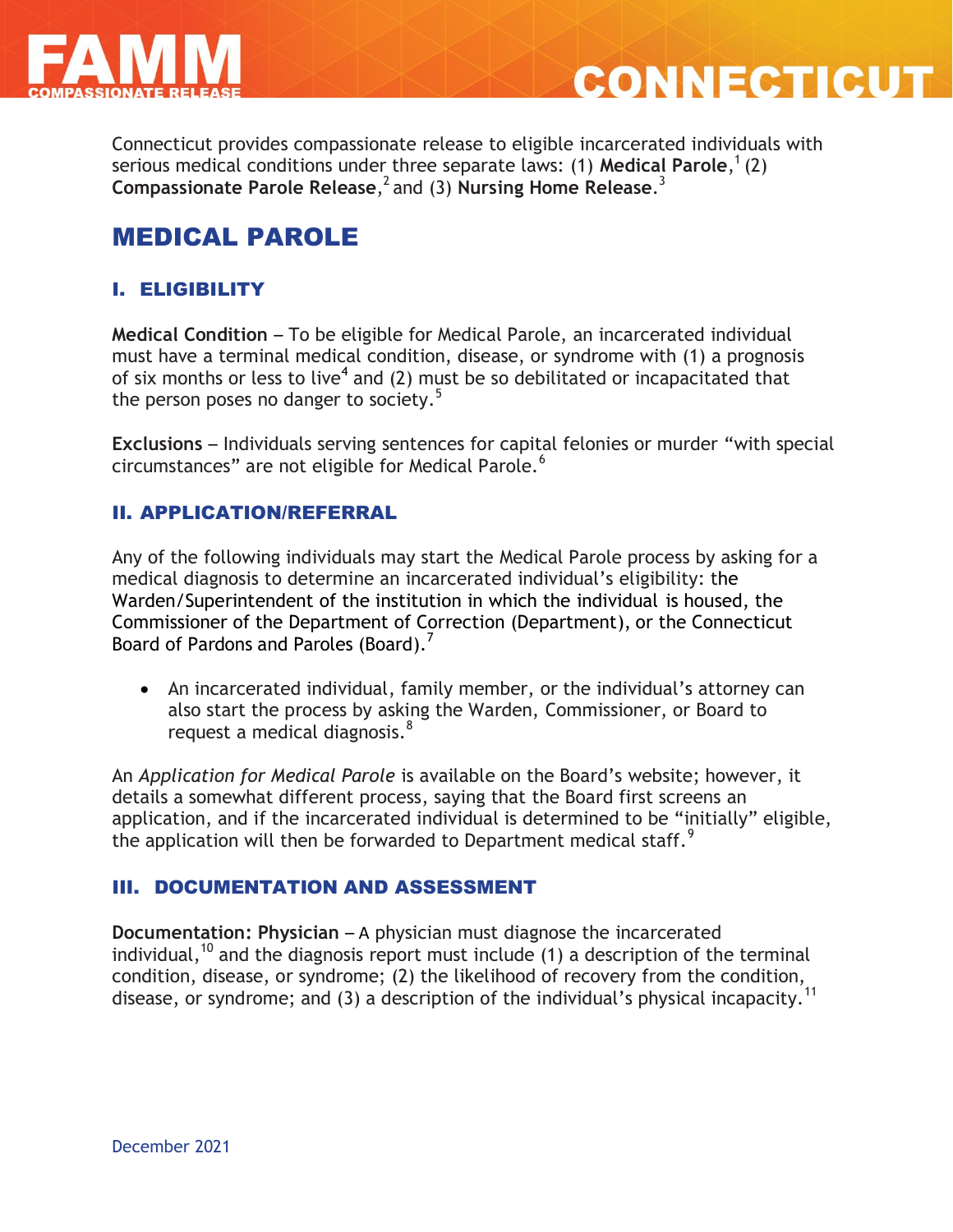### IV. DECISION-MAKING PROCESS

**Decision-Maker** – The Connecticut Board of Pardons and Paroles is responsible for granting Medical Parole; however, it can appoint a "special panel" to assist in making the decision. $12$ 

**Time Frame** – The Board or the special panel reviews and rules on the Medical Parole requests "on an emergency basis" and is directed to "act in as expeditious a manner as possible."<sup>13</sup>

#### **Conditions**

- Environment *–* An individual must agree to placement "for a definite or indefinite period of time" in a hospital, hospice, or other housing accommodation suitable to the person's medical condition. That can include a family member's home. 14
- Medical Updates The Board can require periodic medical reports on the person's condition.<sup>15</sup>

# V. POST-DECISION

**Effect of Medical Parole Request on General Parole Eligibility – A request for** Medical Parole does not affect an individual's eligibility for any other form of parole or release provided under Connecticut law.<sup>16</sup>

**Revocation/Termination** – The Board will review the periodic medical updates; if it finds an individual's condition has improved to the point the person may present a danger to society, the Board will order a return to Department custody.

## VI. REPORTING/STATISTICS

The Board reported the following statistics regarding the number of individuals released on Medical Parole:<sup>18</sup>

- In 2019, the Board granted Medical Parole to five individuals.
- In 2020, the Board granted Medical Parole to five individuals and denied one individual.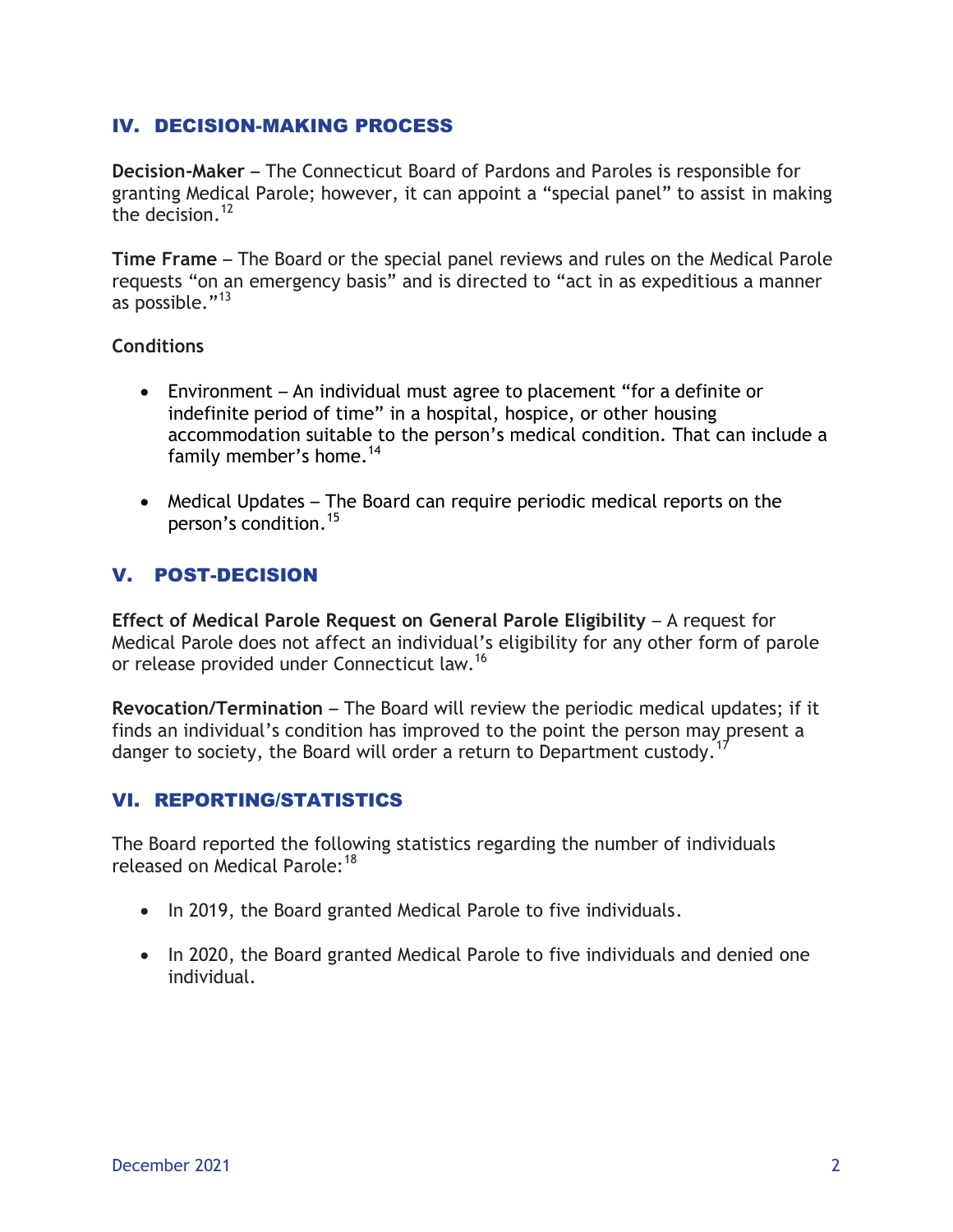# COMPASSIONATE PAROLE RELEASE

# I. ELIGIBILITY

**Medical Condition/Age** – An incarcerated individual may be eligible for Compassionate Parole Release if "physically incapable of presenting a danger to society" because the individual is physically or mentally debilitated, incapacitated, or infirm as a result of (1) advanced age or (2) a condition, disease, or syndrome that is not terminal.<sup>19</sup>

**Exclusions** – Individuals convicted of capital felonies or murder with special circumstances are not eligible for Compassionate Parole Release.<sup>20</sup>

**Other Eligibility Criteria** – To be considered for Compassionate Parole Release, incarcerated individuals must have served at least half of their definite or aggregate sentences.<sup>21</sup>

### II. APPLICATION/REFERRAL

The *Application for Compassionate Parole Release* is available on the Board of Pardons and Paroles (Board) website.<sup>22</sup> Neither the application nor the Board's Information Sheet on Compassionate Parole<sup>23</sup> provide any details or limitations on who can start the application process on behalf of an individual.

#### III. DOCUMENTATION AND ASSESSMENT

There is no information in the statute on the necessary documentation or assessment process. The Board's Information Sheet states that it does not require a physician's diagnosis but that it will obtain clinical input to help determine whether an individual meets the statutory criteria.<sup>24</sup>

#### IV. DECISION-MAKING PROCESS

**Decision-Maker** – The Connecticut Board of Pardons and Paroles makes all decisions regarding Compassionate Parole Release.

**Conditions** – The statute says the Board can establish conditions of release.<sup>25</sup> However, there is nothing indicating that it has set any specific conditions for this program.

## V. POST-DECISION

**Supervision** – The Department of Correction supervises individuals granted Compassionate Parole Release.<sup>26</sup>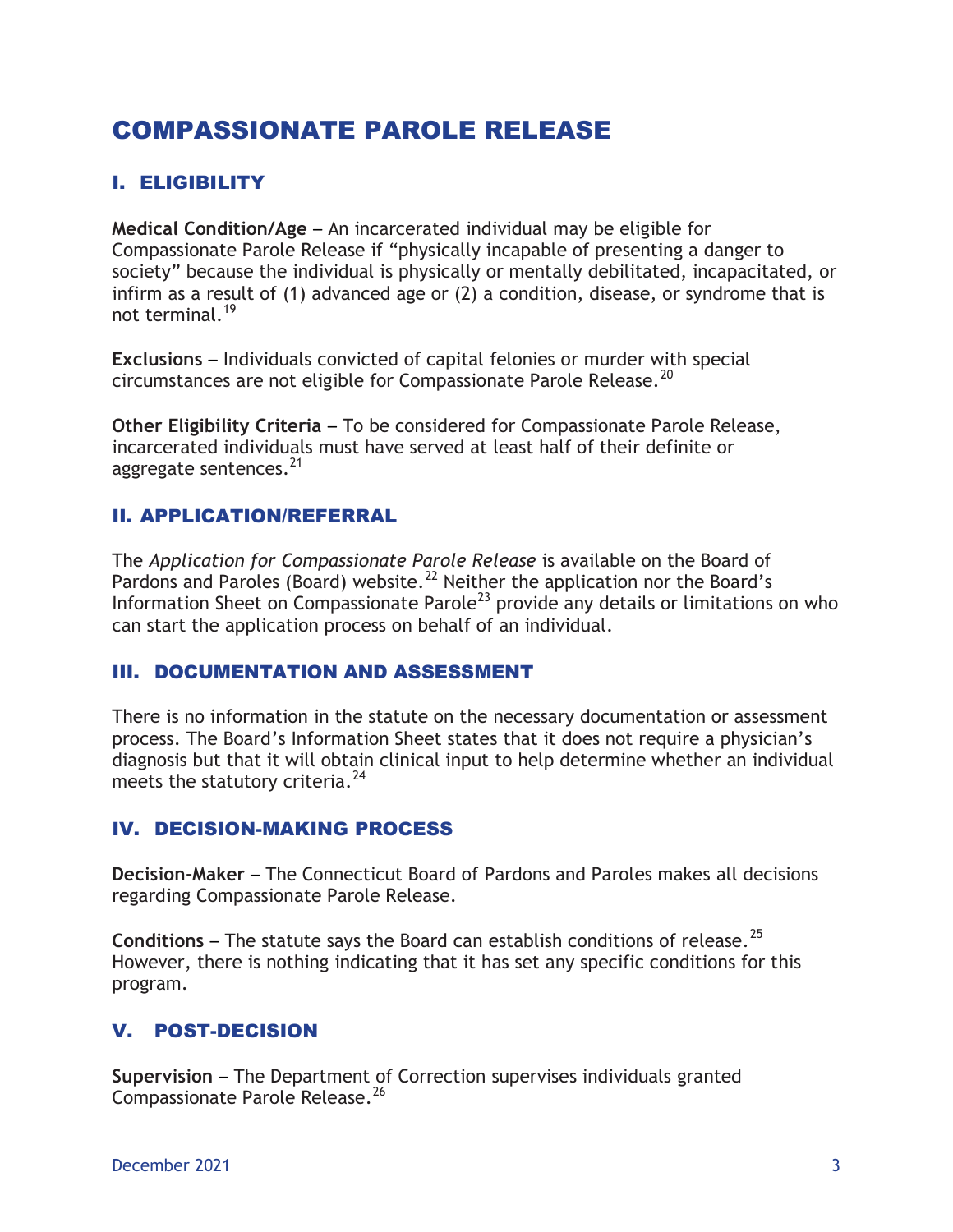### VI. REPORTING/STATISTICS

The Board reported the following statistics regarding the number of individuals granted Compassionate Parole Release: <sup>27</sup>

- In 2019, the Board granted Compassionate Parole Release for four individuals and denied it for two individuals.
- In 2020, the Board granted 26 individuals Compassionate Parole Release and denied six individuals.

# NURSING HOME RELEASE

The Commissioner of the Department of Correction (Department) has discretionary authority to grant Nursing Home Release for incarcerated individuals with terminal illnesses and place them in authorized and licensed community-based nursing homes that provide palliative and end-of-life care.<sup>28</sup>

## I. ELIGIBILITY

**Medical Condition –** An individual must be suffering from a terminal condition, disease, or syndrome, or be so debilitated or incapacitated by a terminal condition, disease, or syndrome as to (1) require continuous palliative or endof-life care or (2) be physically incapable of presenting a danger to society.<sup>29</sup>

**Exclusions** – Individuals convicted of capital felonies or murder with special circumstances are not eligible for Nursing Home Release.<sup>30</sup>

#### II. APPLICATION/REFERRAL

The Commissioner, in consultation with the Medical Director, selects eligible individuals.<sup>31</sup>

#### III. DOCUMENTATION AND ASSESSMENT

To be released to a nursing home, the Department's Medical Director must complete a medical assessment for the incarcerated person<sup>32</sup> and the *Medical Director Nursing Home Release Authorization Form*, attesting to the individual's eligibility for release to a nursing home.  $33$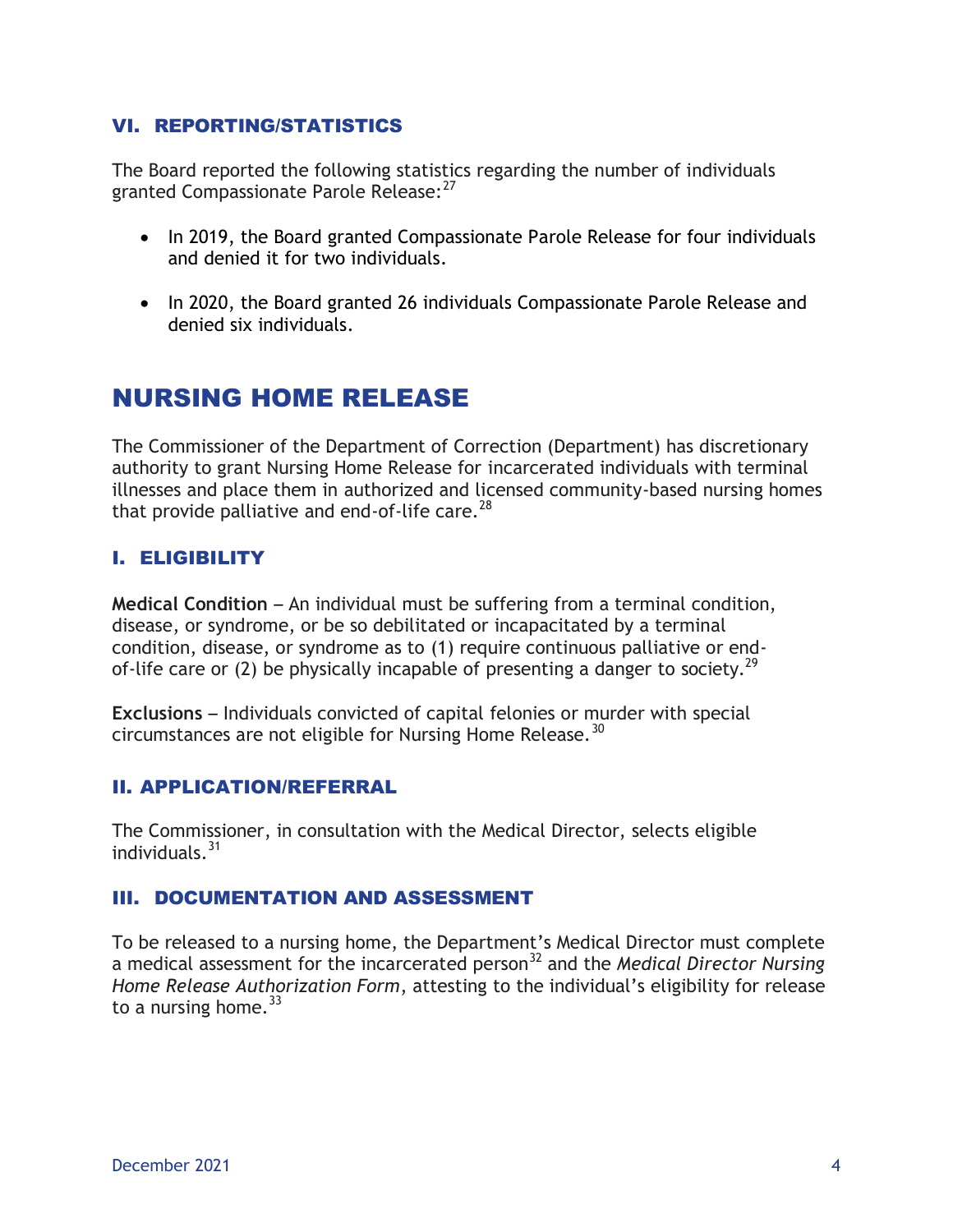### IV. DECISION-MAKING PROCESS

**Decision-Maker** – Decisions on requests for Nursing Home Releases are made "at the discretion of the Warden by authority of the Commissioner in consultation with the Medical Director."<sup>34</sup>

**Conditions** – Periodic medical reviews by the Department's Medical Director may be required as a condition of release.<sup>35</sup> The Department's Parole and Community Services Division also may consult with nursing home staff to establish any additional conditions that may be appropriate.<sup>36</sup>

## V. POST-DECISION

**Supervision** – The Department's Division of Parole and Community Services supervises individuals released to nursing homes. $^{37}$ 

**Revocation/Termination** – If an individual's condition improves to the point that the Nursing Home Release eligibility criteria are no longer met, the Commissioner will order the person's return to custody. $38$ 

# VI. REPORTING/STATISTICS

Connecticut law does not require the Warden to report how many individuals have been granted Nursing Home Release. However, in response to FAMM's information request, the Department reported the following:<sup>39</sup>

- In 2019, it approved one individual for Nursing Home Release and denied one individual.
- In 2020, the Department did not approve or deny any individuals for Nursing Home Release.

Since the beginning of the program in 2013, the Department has approved 33 individuals for Nursing Home Release.<sup>40</sup> However, it also advised FAMM that approving an individual for Nursing Home Release does not actually guarantee an individual goes to a nursing home, because the Department is not able to control or order a nursing home to take an approved individual.<sup>41</sup>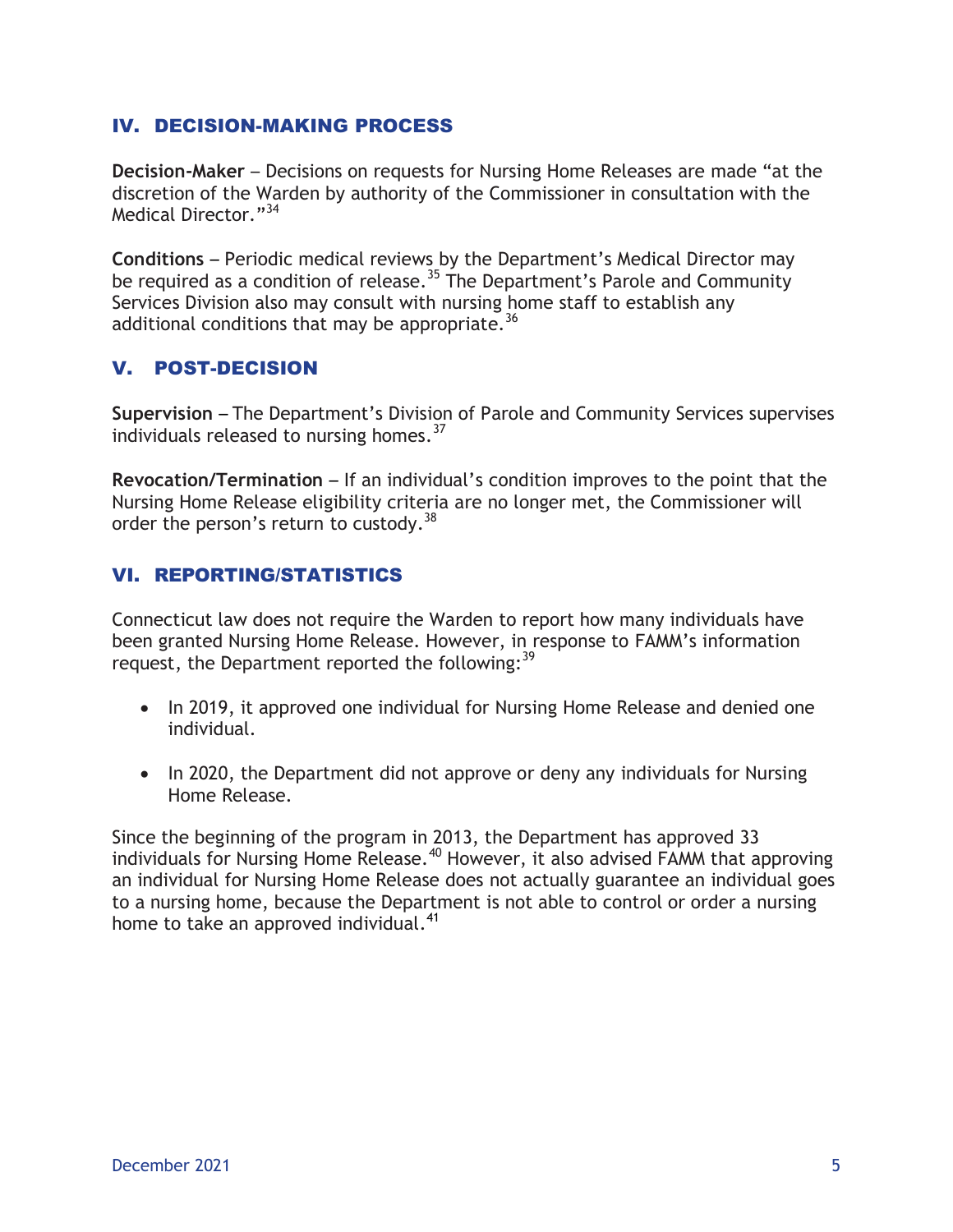# CONNECTICUT COMPASSIONATE RELEASE PRIMARY LEGAL SOURCES

## MEDICAL PAROLE

#### **Statute**

Connecticut General Statutes, §§ 54-131a through 54-131g (2021), available through the Connecticut General Assembly, [https://www.cga.ct.gov/current/pub/chap\\_961.htm#sec\\_54-131a.](https://www.cga.ct.gov/current/pub/chap_961.htm#sec_54-131a)

#### **Agency Policy/Publication**

Connecticut Board of Pardons and Paroles, *Application for Medical Parole* (May 7, 2020), [https://portal.ct.gov/-/media/BOPP/Most-Poplular-Page/Most-Poplular-Page/Medical-Parole-](https://portal.ct.gov/-/media/BOPP/Most-Poplular-Page/Most-Poplular-Page/Medical-Parole-Application.pdf)[Application.pdf.](https://portal.ct.gov/-/media/BOPP/Most-Poplular-Page/Most-Poplular-Page/Medical-Parole-Application.pdf)

#### COMPASSIONATE PAROLE RELEASE

#### **Statute**

Connecticut General Statutes, § 54-131k (a) (1) (2020), available through the Connecticut General Assembly, [https://www.cga.ct.gov/current/pub/chap\\_961.htm#sec\\_54-131k.](https://www.cga.ct.gov/current/pub/chap_961.htm#sec_54-131k)

#### **Agency Policy/Publications**

Connecticut Board of Pardons and Paroles, *Application for Compassionate Parole* (May 8, 2020), [https://portal.ct.gov/-/media/BOPP/Most-Poplular-Page/Most-Poplular-Page/Compassionate-Parole-](https://portal.ct.gov/-/media/BOPP/Most-Poplular-Page/Most-Poplular-Page/Compassionate-Parole-Application.pdf?la=en)[Application.pdf?la=en.](https://portal.ct.gov/-/media/BOPP/Most-Poplular-Page/Most-Poplular-Page/Compassionate-Parole-Application.pdf?la=en)

Connecticut Board of Pardons and Paroles, Info Sheet on Compassionate Parole (April 17, 2020), [https://portal.ct.gov/-/media/BOPP/Most-Poplular-Page/Most-Poplular-Page/Compassionate-Parole-](https://portal.ct.gov/-/media/BOPP/Most-Poplular-Page/Most-Poplular-Page/Compassionate-Parole-Info-Sheet.pdf?la=en)[Info-Sheet.pdf?la=en.](https://portal.ct.gov/-/media/BOPP/Most-Poplular-Page/Most-Poplular-Page/Compassionate-Parole-Info-Sheet.pdf?la=en)

#### NURSING HOME RELEASE

#### **Statute**

Connecticut General Statutes, § 18-100i (2020), available through the Connecticut General Assembly, [https://www.cga.ct.gov/current/pub/chap\\_325.htm#sec\\_18-100i.](https://www.cga.ct.gov/current/pub/chap_325.htm#sec_18-100i)

#### **Agency Policy**

Connecticut Department of Correction Directive 8.16, Nursing Home Release (2013), [https://portal.ct.gov/-/media/DOC/Pdf/Ad/AD0816pdf.pdf.](https://portal.ct.gov/-/media/DOC/Pdf/Ad/AD0816pdf.pdf)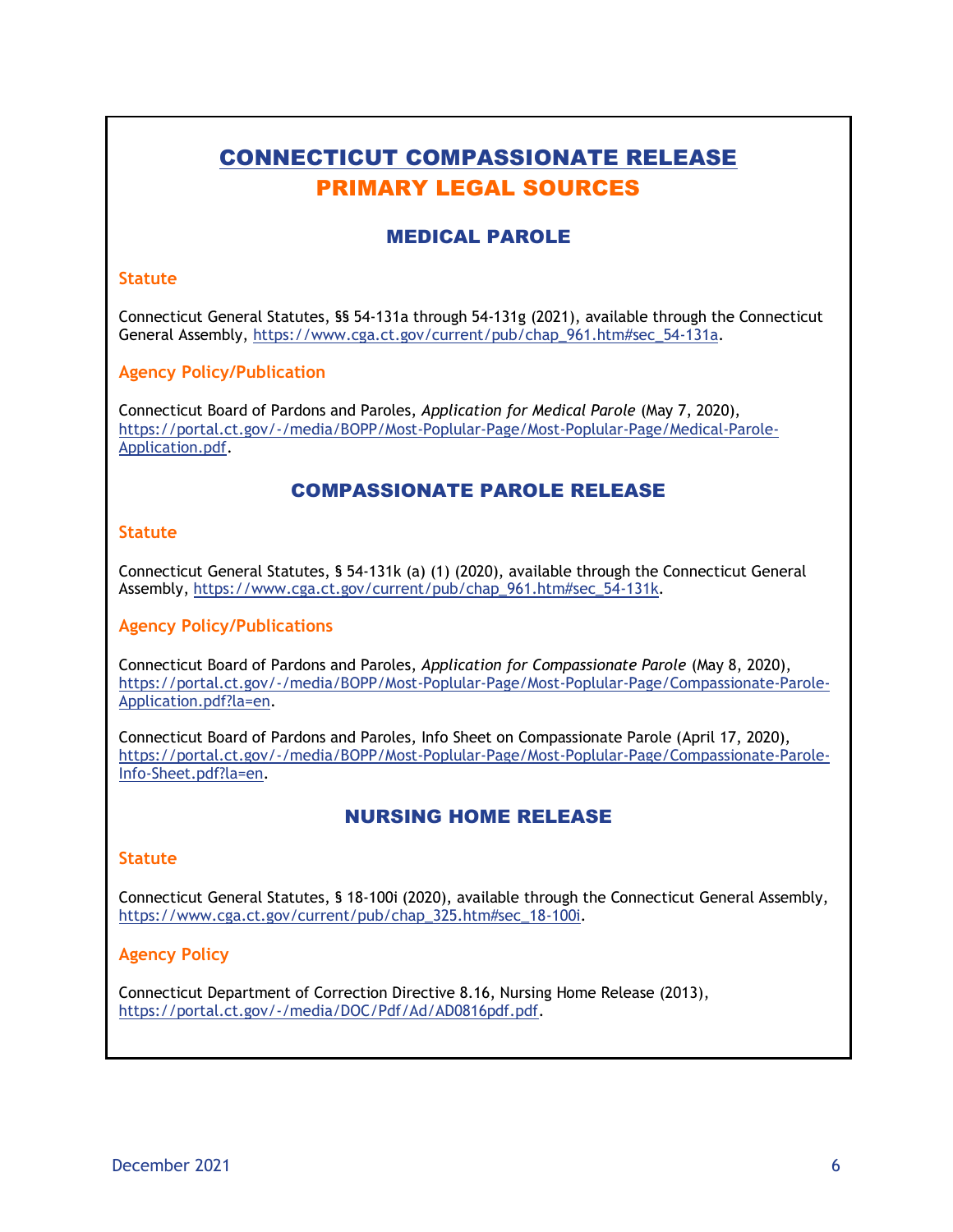# **NOTES**

\* *Id. means see prior note.*

 $1$  Conn. Gen. Stat. §§ 54-131a through 54-131g.

2 Conn. Gen. Stat. § 54-131k.

<sup>3</sup> Conn. Gen. Stat. § 18-100i, Connecticut Department of Correction (DOC) Directive 8.16, Nursing Home Release.

4 Conn. Gen. Stat. § 54-131c.

5 Conn. Gen. Stat. § 54-131b.

 $<sup>6</sup>$  Id., referencing § 53a-54b (murder with special circumstances).</sup>

 $7$  Conn. Gen. Stat. § 54-131e.

 $^8$  Id. Note that "family member" includes a spouse, parent, guardian, grandparent, aunt/uncle, sibling, or child over the age of 18.

9 Connecticut Board of Pardons and Paroles, *Application for Medical Parole*, 4 (2020).

 $10$  Pursuant to Conn. Gen. Stat. § 54-131c, the physician must be licensed under Chapter 370. If a diagnosis is made by a physician who is not employed by the Department or a medical facility the Department uses, it can be reviewed by a physician appointed by the Department's Commissioner or Medical Director. Id.

 $11$  Conn. Gen. Stat. §§ 54-131c (1) through (3).

<sup>12</sup> Conn. Gen. Stat. § 54-131f.

 $13$  Id.

<sup>14</sup> Conn. Gen. Stat. § 54-131d (a).

 $15$  Id. at (b). The statute does not define "periodic."

<sup>16</sup> Conn. Gen. Stat. § 131g.

<sup>17</sup> Conn. Gen. Stat. § 131d (b).

<sup>18</sup> Connecticut Board of Pardons and Paroles, Parole Historical Statistics, [https://portal.ct.gov/BOPP/Research-and-Development-Division/Statistics/Historical.](https://portal.ct.gov/BOPP/Research-and-Development-Division/Statistics/Historical) Between 2013 and 2018, 14 individuals were granted Medical Parole, and one individual was denied.

<sup>19</sup> Conn. Gen. Stat. § 54-131k (a).

 $20$  Id., referencing Conn. Gen. Stat. §§ 53a through 54b.

 $21$  Id.

<sup>22</sup> Connecticut Board of Pardons and Paroles, *Application for Compassionate Parole*.